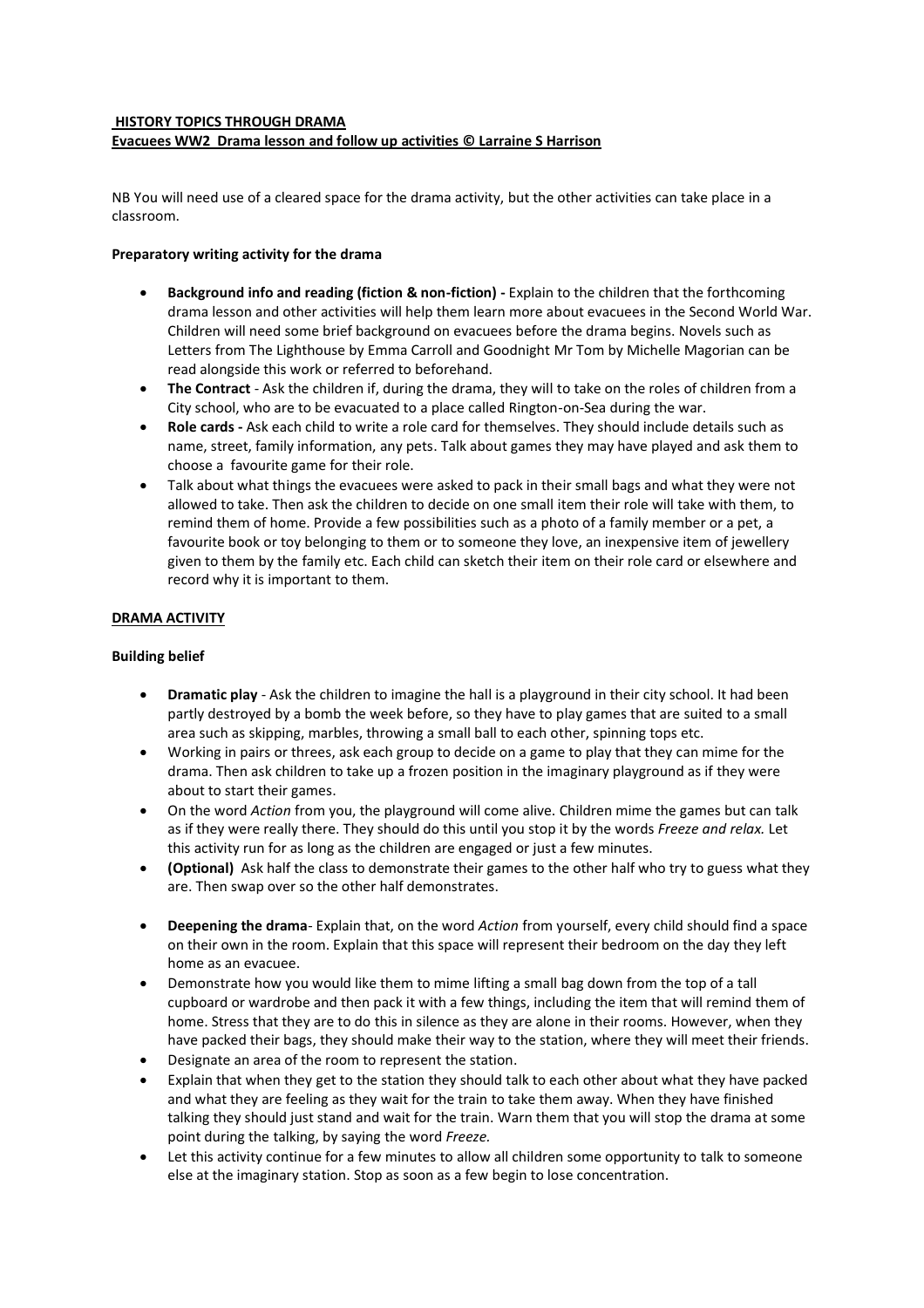### **Improvisation/ script writing**

Arrange the children to sit on the floor in 4s (2 facing 2) as if they were in small compartments on the train. Arrange the compartments in 2 rows, to create an imaginary corridor separating the 2 rows. There should be enough space for you to walk between the rows. Groups in each row should sit back to back without touching each other, to give the illusion of a series of separate compartments.(Alternatively, this could be carried out back in the classroom using chairs)

- Tell the children that the drama will start again as if the evacuees were about an hour into the train journey. The evacuees have waved goodbye to their families and are now beginning to think and talk about what lies ahead.
- Explain that on the word *Action* the conversations on the train will come to life as the evacuees in each compartment talk to each other about what they are thinking and feeling.
- In preparation for these conversations, ask the children for some suggestions about what they might say as evacuees. Add some ideas of your own if necessary.
- Allow the children one minute in silence to decide what they will say when the drama comes to life. Ask them to keep this to themselves for now and fold their arms when they have thought of something.
- When most children are ready, bring the train to life. When most children have finished talking, stop the drama using the word *Freeze.*
- **Polished improvisation -** Invite the children to polish/ rework their conversations to make a short scene or a play. The scene should only last between 1-2 minutes.
- Give them following rules before they begin: ensure that everyone has a chance to speak / take turns in speaking / speak clearly and loud enough for others to hear/ avoid physical contact or bad language or anything that may upset others.
- Allow a few minutes for children to prepare their improvisations and give assistance where required.
- Conduct a final rehearsal with all groups talking simultaneously on a given signal of *Action*. Groups should fold arms and sit in silence until others have finished, but stop everyone after 2 minutes.
- **Spotlighting -** Explain that on the word *Action*, you will walk down the aisle between the imaginary compartments as if you were a railway guard listening in to the evacuees' conversations. As you stop and face each compartment in turn, that will be their signal to start to talk. Everyone else must remain silent unless it is their turn. Alternatively, ask groups to come to the front of the class to perform.
- **Scriptwriting -**These short 1-2 minute improvisations can be edited and written down as scripted pieces during a later lesson if appropriate.

### **Freeze-frame activity**

Organise a freeze frame of the moment when one of the evacuees arrives at their new home. Use thought bubbles to bring out the feelings of all the people, including the billeting officer and the hosts. The first page of Goodnight Mr Tom by Michelle Magorian provides a suitable moment for a freeze-frame.

### **Writing in role/ Mantle of the Expert**

Ask the children to imagine they are now living with their new families and attending Rington school. Read the children the following letter from their school friends at City School.

It is dated 1940 and is addressed to

*The new evacuees from City School, now attending Rington-on-Sea Elementary School*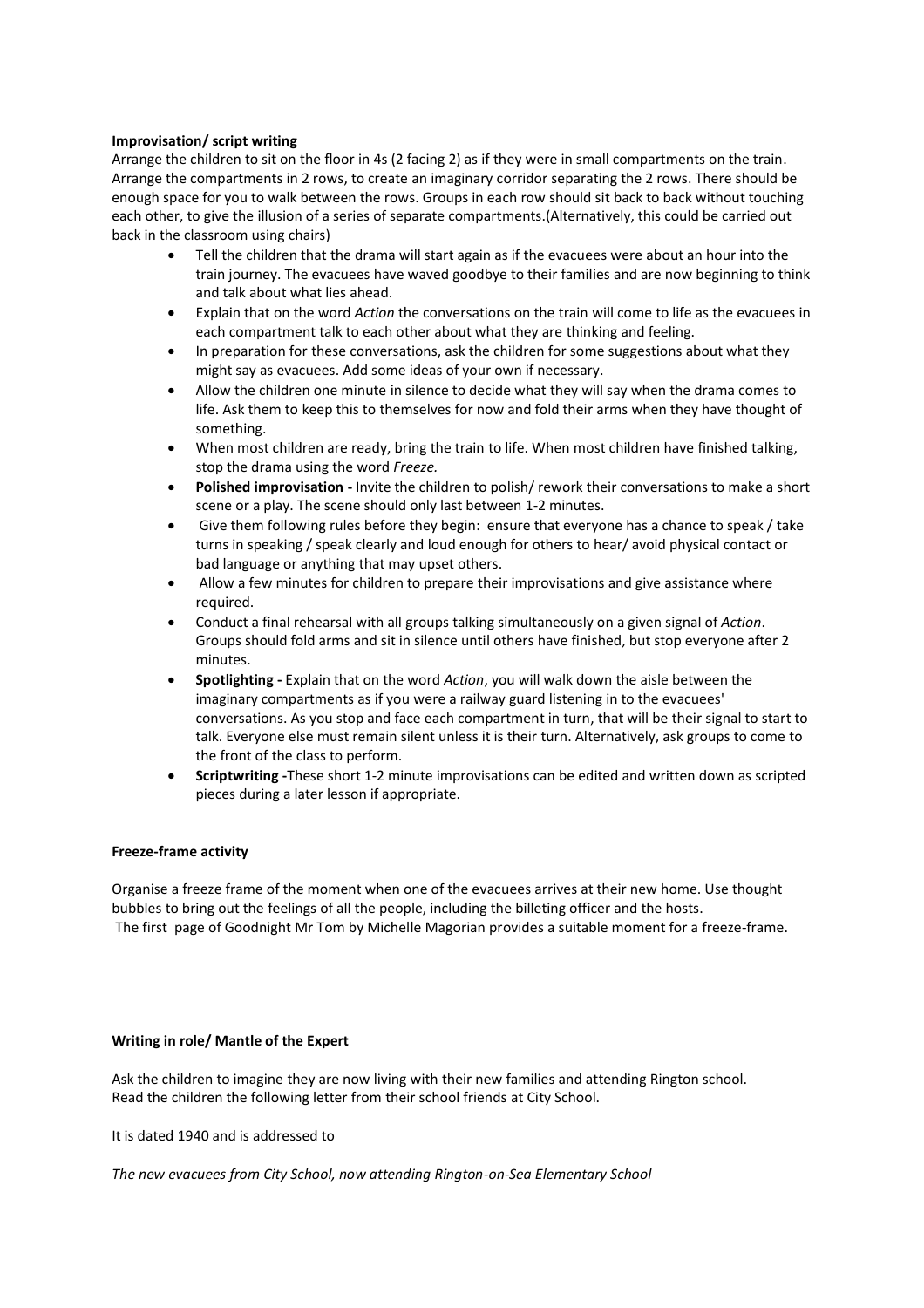#### *Dear all*

*We are all wondering how you are getting on with your new families in Rington-on-Sea. The bombing has got worse since you left here and some of our parents who did not want us to be evacuated are beginning to change their minds. We need to know what it is like to be evacuated, as we are not sure whether to ask our parents if we can be evacuated or not. We know that we could be sent anywhere and will probably not be billeted near you all, but if you tell us what it has been like for you so far, it will give us some idea. Please write back.* 

*You can also help us settle some arguments about a few things. Some children say they don't want to be evacuated because they will have to leave their pets behind, but others think you can take small pets with you. What is the rule?* 

*We have been told that we can only take a small case if we are evacuated and that we may have to split up from our brothers and sisters. Some don't want to go if they can't be with their family, but surely the billeting officer will try to keep brothers and sisters together. Are you all with your families or have some been split up?* 

*Some of us are afraid of being bullied at a new school, because we will speak with a different accent. Some of us are also worried about our poor clothes. Do the village school children laugh at you or call you names? Do the teachers pick on you or are they friendly?*

 *Grown-ups tell us that it's really nice in the country and by the sea. They say you can see animals in the fields and play outside without any fear of bombs falling. It would be good to sleep in a proper bed again. We have had many nights sleeping in the shelters. One of our friends had to go to a room right underneath the public baths because their shelter was not safe. She cried all night for fear that a bomb would bring the swimming pool water down on them all.* 

*What are your families like that you live with? We are scared that we may have to eat horrible things or, worse still, not be given enough to eat. What is the food like in the countryside?* 

*Just one last thing we would all like to know and we hope it doesn't upset you. Do you ever wonder what might happen if your old house here in the city gets bombed and you end up an* 

*orphan? Our teachers say that if we become orphans at least we will still be alive if we are evacuated to the countryside.* 

*We just don't know what to think.* 

*We don't know if we want to ask to be evacuated or not.* 

*Please write back to help us and our parents decide what to do.*

*You can send your letters to Miss Hunt, the new headmistress at City School. She is very strict but quite kind and has agreed to let us read your letters at school. We hope to hear from you very soon.* 

### *Very best wishes*

*From your old friends left behind at the City school* 

- Out of role, discuss what questions are contained in the letter from the City school friends.
- In order to prepare for the responses to the letter, use historical resources to research some of the experiences of real life evacuees.
- Then ask the children to create some appropriate experiences for their role, based on the research. They should use this to write in role back to their friends. Children can write individual letters in reply or they can write in pairs. Alternatively, a letter can be produced during shared writing by groups or by the whole class.
- Place the letters in an envelope for Miss Hunt, addressed to the school in Rington-on- Sea. Then some time afterwards, write a letter as if it is from Miss Hunt or from one of the children, thanking them for their help. Give some idea of the proportion of those children who decided they wanted to be evacuated as a result of the letters. This may depend on what your children's letters say or you may want to decide for yourself what it would be.